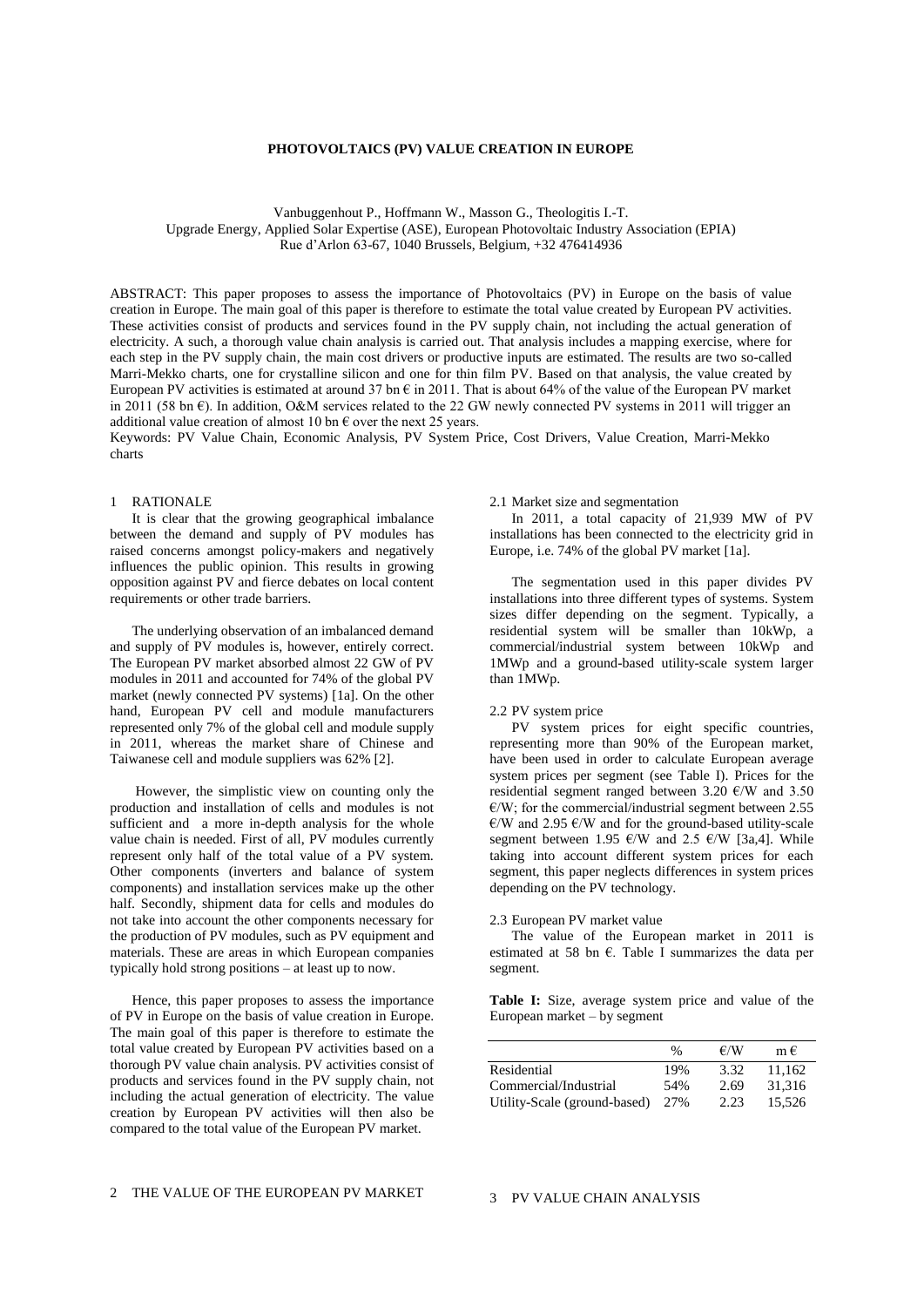This section introduces the concept of Marri-Mekko charts to provide an in-depth overview of the PV value chain and its different cost drivers. The charts show the different steps in the value chain and the value of each step on the horizontal axis and the key cost drivers – also called productive inputs – on the vertical axis. Value chain services (logistics across the entire value chain) are not included in the analysis and the Marri-Mekko charts, but discussed separately in section 3.3 (Figure 3). Margins on the other hand are included in the analysis for each value chain step, but not shown separately. An industry average margin is discussed in section 3.4 (Figure 4).

Crystalline silicon (c-Si) and Thin Film (TF) technologies are treated separately because of the fundamental differences in the underlying value chain structure. C-Si technology represented 86% of the newly installed capacity in 2011, whereas TF technologies accounted for the remaining 14%, of which approximately 60% CdTe, 20% CI(G)S and 20% Si TF [2].

# 3.1 Crystalline Silicon (c-Si) PV Systems

The c-Si PV module represents with an average estimated price of 1.15  $\varepsilon$ /W approximately 50% of the total PV system value [2,3b,3c,4,8a]. The most important cost drivers are the equipment-related depreciation cost (more than 25%) and the material cost (almost 60%). Polysilicon production is the most capital-and energyintensive step; depreciation and electricity costs together represent 80% of the total polysilicon production costs. Module assembly has the highest material cost; material inputs such as glass, EVA, backsheet, framing and the junction box represent almost 90% of the total module assembly cost. Direct labour input is relatively low (less than 5%); this is most likely lower than the current industry average. That is because the assumptions are based on data from the latest available equipment (see section 5 for more information concerning this assumption). Finally, electricity and overhead costs represent about 10% of the total PV module production costs. [5a,5b]



Figure 1: Marri-Mekko chart for the c-Si PV value chain

More downstream, the inverter and other balance of system (BoS) components, with average prices of 0.19  $€/W$  and 0.32  $€/W$  respectively, represent altogether 22% of the total PV system price [3c,6,7]. These prices are mostly determined by the underlying bill of materials [8b]. The installation itself requires mostly labour input (almost 90%) and represents 28% of the total system price [3b,3c,4,6,7,8a].

# 3.2 Thin Film (TF) PV Systems

For Thin Film PV systems, an average module price

of 1.05  $\varepsilon$ /W was estimated, which represents only 48% of the total system price [2,3b,3c,4,8c]. Because TF PV modules are less efficient than their c-Si counterparts, the other, system-related costs are higher. BoS components costs were estimated at 0.37  $E/W$  and together with the inverter they make up 25% of the total system price. Installation costs represent around 27% of the price of a TF PV system [3b,3c,4,6,7,8a].

Similar to the cost structure of a c-Si PV module, the material cost is the most important input factor for the production of TF modules (around 55%). Equipmentrelated depreciation costs represent, like for c-Si, more than 25% of the production cost [4]. For the remaining system-related components, the underlying cost structure is the same as for a c-Si PV system.



**Figure 2:** Marri-Mekko chart for the TF PV value chain

#### 3.3 Value chain services (VCS)

As explained in the introduction to section 3, the costs related to transportation, storage and distribution (hereafter referred to as value chain services) are not included in the above analysis. That is because there is a lack of data to separate the cost of value chain services for each particular step in the PV value chain.

Figure 3 shows then, for an average PV system, the distribution of the different value chain steps – including value chain services as a separate step in the process. The average PV system has been calculated as a weightedaverage of PV technologies and market segments. Value chain services seem to play an important role in the PV supply chain, as they account for 13% of the PV system price. This represents a total value between 7 and 8 bn  $\epsilon$ for the entire European PV market in 2011. It is clear that including the value chain services as a separate step in the analysis decreases the relative shares of the other PV value chain steps, e.g. a decrease from 49% to 43% for PV modules [6].



**Figure 3:** PV value chain steps

```
3.4 Margins
```
It is important to emphasize that the value chain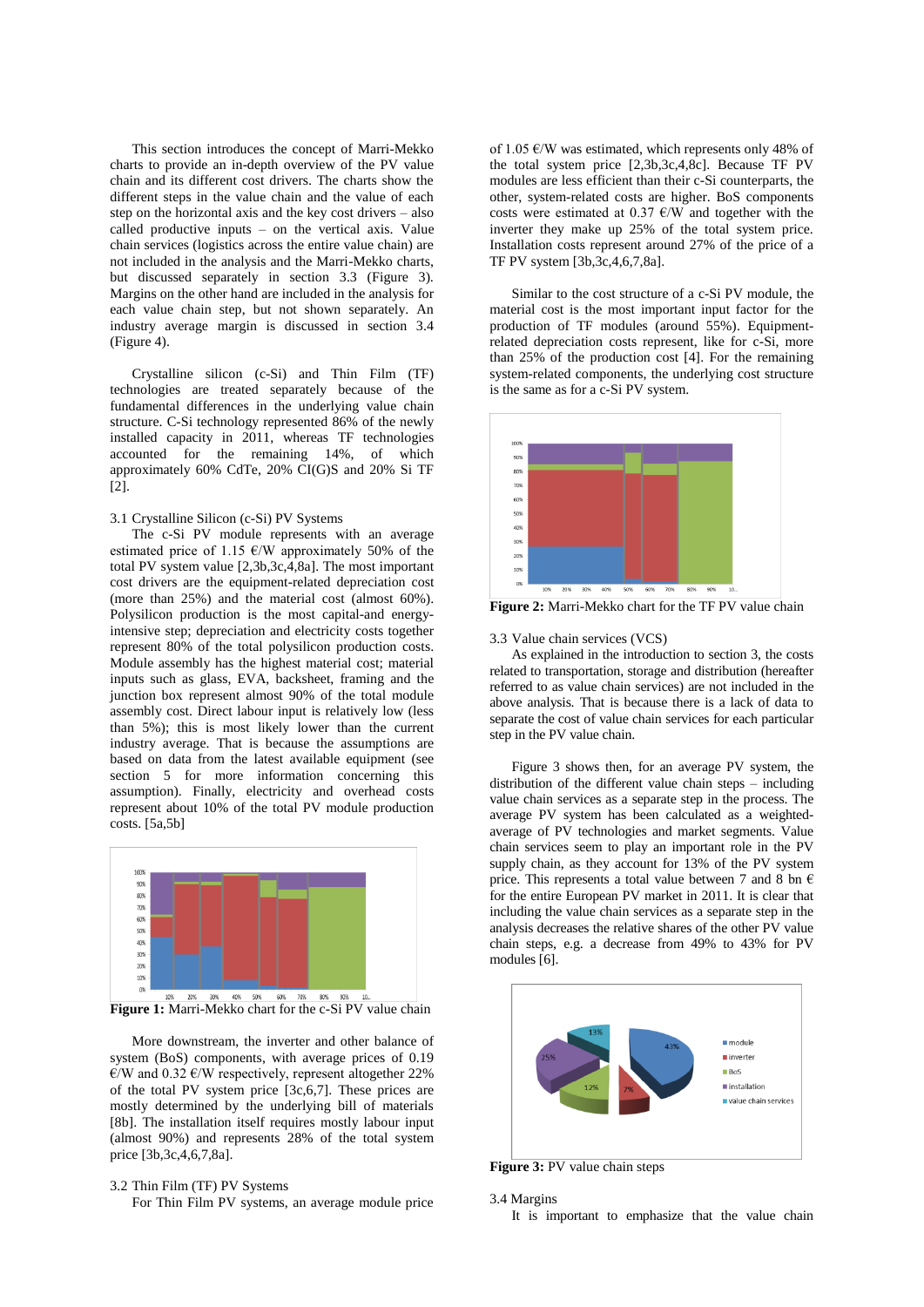analysis takes into consideration all the margins realized during each step of the value chain. In the above Marri-Mekko charts, margins were included but not depicted separately.

Figure 4 shows the relative contribution of each of the different input factors to the PV system price – describing the margins realized over the entire value chain as a separate cost driver. Like in section 3.3, the graph shows an industry average, based on a weighted-average of PV technologies and market segments. Material and labour inputs are the largest cost drivers, representing together more than half of the total PV system price. Margins make up 18%, overhead and electricity costs 15% and equipment-related depreciation costs 12% [3c,4,5a,5b,8b].



**Figure 4:** Cost drivers of the PV system price

3.5 Value distribution for the European PV market

In section 2, the total value of the European PV market was estimated at 58 bn €. The value chain analysis in section 3 showed the contribution of each of the different value chain steps and cost drivers to the total PV system price. Figure 5 combines the information in sections 2 and 3 and shows – for the European PV market – the total value (in bn  $\epsilon$ ) for each of the value chain steps as well as the total value (in bn  $\epsilon$ ) for each of the different cost drivers.



**Figure 5:** Value distribution for the European PV market

## 4.1 European Value Creation

Based on the results in section 2 and 3 and a number of estimations regarding the share of European-based production facilities and activities, the European PVrelated value creation in 2011 is estimated at around 37 bn  $\epsilon$ , i.e. 64% of the value of the European PV market in 2011.



**Figure 6:** European value throughout the PV value chain

Whereas only 7% of the cells and modules are manufactured in Europe, the total value of European PV module manufacturing represents almost 9 bn  $\epsilon$ , i.e. more than 35% of the value associated with the PV modules placed on the European market in 2011. That is partly because the cell production and module assembly account for only 55% of the total PV module cost [5a,5b]. Another reason is the presence of a strong European manufacturing base for polysilicon  $(\pm 25\%$  of the world's total), PV equipment  $(\pm 50\%)$  and PV materials  $(\pm 25\%)$ , such as metallization paste, encapsulation materials, wire saws, etc. [1c,2,10].

The value of European inverter manufacturing was estimated at 3 bn  $\epsilon$  in 2011, assuming a market share of 80% for European-based inverter manufacturers with a correction for the sourcing of PV inverter materials, such as micro-electronics from elsewhere [1d]. For other balance of system components, such as cables, connectors and mounting structures, the European value creation is estimated to be between 5 and 6 bn  $\epsilon$ , i.e. 80% of the value of installed BoS materials in Europe. Value creation associated with installation services provided by European installers and project developers was estimated at almost 15 bn  $\epsilon$  [1b]. Finally, it was assumed that roughly  $2/3<sup>rd</sup>$  of the activities related to value chain services took place in Europe, creating a value-added of around 5 bn  $\epsilon$ . The value chain services, however, are not depicted in figure 6.

#### 4.2 European Export

It is important to understand that the export of European products and services to non-European PV markets has been taken into account. The total value of European export was estimated at approximately 3 bn  $\epsilon$ . As mentioned above, three main European export products are PV manufacturing equipment, PV materials and PV inverters. In addition, European project developers also export services related to PV project design and management.

## 4.3 Operation and Maintenance (O&M) services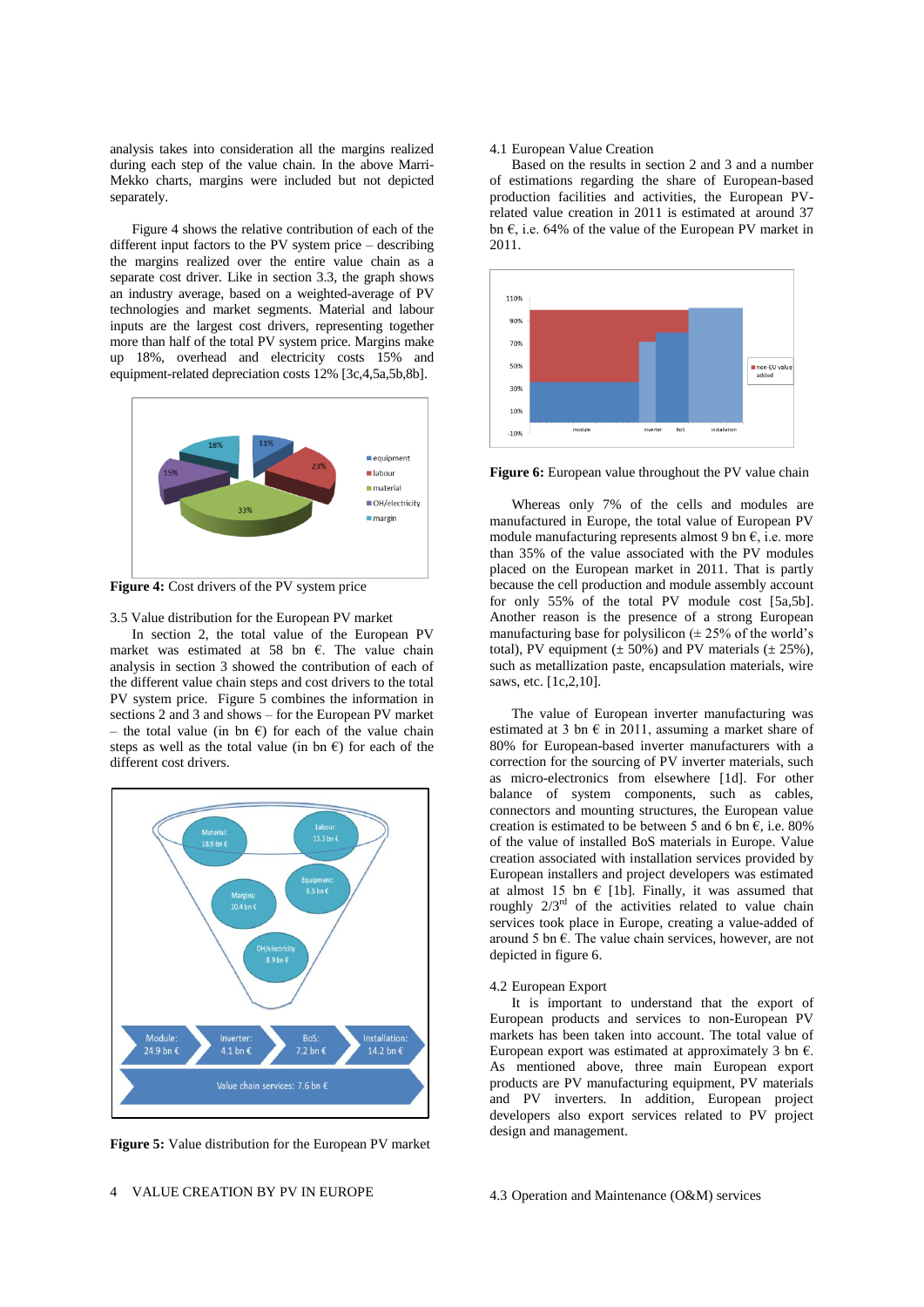Furthermore, the value of O&M services related to the installation of almost 22 GW of PV in 2011 is estimated at almost 10 bn  $\epsilon$ . This is calculated on the basis of a discounted value of the total lifetime O&Mrelated expenses for a period of 25 years. They include operators' costs and margins and an inverter replacement after 15 years [1b].

It is clear that with already more than 50 GW of PV installed in Europe, there will be a large market for optimization services and O&M activities. It is expected that in the long term, most jobs related to PV will be created in the field of O&M and other related servicing activities [11].

Finally, it should be noted that this paper does not take into account the value created through R&D activities carried out by universities or specialized research agencies. It neither acknowledges any value created by the actual generation of electricity or any other activities related to grid management or the implementation of smart grids.

# 5 ASSUMPTIONS AND SENSITIVITY ANALYSIS

Some of the assumptions in sections 3 and 4 of this paper could be challenged. For some of the assumptions, there was a lack of coherent data whereas for others, data sources were readily available, but the data do not necessarily reflect the current market situation.

For these assumptions, a sensitivity analysis has been performed. The results are summarized in Table II. The base case scenario (BCS) follows the assumptions as explained in sections 3 and 4. For each of the more 'critical' assumptions, a worst case scenario (WCS) is provided, as well as the effect of that WCS assumption on the total value creation in Europe (expressed in % of the total European PV market).

## **Table II:** Sensitivity analysis

|                             | <b>BCS</b> | WCS            | Effect  |  |
|-----------------------------|------------|----------------|---------|--|
| Base case (BCS)             |            |                | 64%     |  |
| Labour/equipment c-Si       |            | 2%/27% 10%/20% | $-1\%$  |  |
| EU share BoS                | 80%        | 50%            | $-4%$   |  |
| EU share PV equipment       | 49%        | 30%            | $-2.96$ |  |
| EU share module materials   | 25%        | 12.5%          | $-3%$   |  |
| EU share VCS                | 67%        | 50%            | $-2%$   |  |
| EU share inverter materials | 30%        | 10%            | $-1\%$  |  |
|                             |            |                |         |  |

# 6 2012 AND BEYOND

Already in mid-2012, module prices as low as 0.5 €/W have been recorded and ground-based utility-scale PV systems are being built at prices around  $1 \text{ }\mathcal{C}/\mathcal{W}$ .

The low module prices due to significant overcapacity have triggered consolidation within the module and related upstream industry.. Moreover, there is limited short-term potential for cost reductions below above mentioned module price levels. In addition, because of increasing material prices and labour costs, BoS and installation costs are not expected to decrease rapidly in the coming years.

However, two main drivers for future cost reduction

can be identified. First of all, improvements in module efficiency are crucial as higher efficiency modules require lower system-related BoS and installation costs. According to the well-known Price Experience Curve for Modules [reference my PVSEC paper: W. Hoffmann, S. Wieder, T. Pellkofer, PVSEC 2009, Hamburg] a price for c-Si modules at  $0.5 \text{ } \in W$  (0.65 \$/W) would not be expected at todays cumulated volume of about 70 GW but at a much higher volume beyond 200 GW. Only at a cumulated experience in this range there will be sufficient margins for all players in the value chain. Secondly, stable and continued market growth will help drive down distribution and other costs related to value chain services. It will moreover trigger further cost reduction in the BoS and installation through economies of scale, improvements in handling of mounting structures and establishing a network of well-trained installers.

## 7 CONCLUSIONS

The purpose of this paper is to propose an assessment method to measure the importance of PV in Europe, based on the actual value creation in Europe instead of shipment data of PV components. Building on the results of a thorough value chain analysis, value creation by European PV activities in 2011 is estimated at around 37 bn  $\epsilon$ . That is as much as 64% of the 58 bn  $\epsilon$  value of the European PV market in 2011. In addition, O&M activities related to the 22 GW installed PV systems in 2011 will trigger a further 10 bn  $\epsilon$  of value-added over the next 25 years.

Further research is required and will help to clarify some of the assumptions for which only limited data was available, notably on PV materials, BoS components and value chain services.

Finally, it is important to understand that the PV industry today is in fact already a global industry with a global supply chain, very much like the electronics industry or automotive industry. One of the main goals of this globalized industry is to drive costs further down in order to become even more competitive in tomorrow's energy markets. Therefore, world-wide cooperation is key, with players throughout the entire supply chain working together to improve PV technology and governments world-wide cooperating to build a stable, global PV market.

## 8 REFERENCES

[1a] EPIA, Global Market Outlook for Photovoltaics until 2016 (2012)

[1b] EPIA, Solar Photovoltaics Competing in the Energy Sector – on the road to competitiveness  $(2011)$ 

[1c] EPIA Internal Research based on Photon Magazine (February 2011 p.68-77, p.78-81, p.82-87 & March 2011 p. 186-218) and Sun & Wind Magazine (September 2010 p.122-135 & October 2010 p.116-129).

[1d] EPIA Internal Research based on company data and IMS Research

[2] P. Mints, Navigant Consulting, EPIA 7<sup>th</sup> Market Workshop (2012)

[3] IHS Emerging Energy Research, Average PV system costs by country (2011)

[3b] IHS Emerging Energy Research, Europe Solar PV,